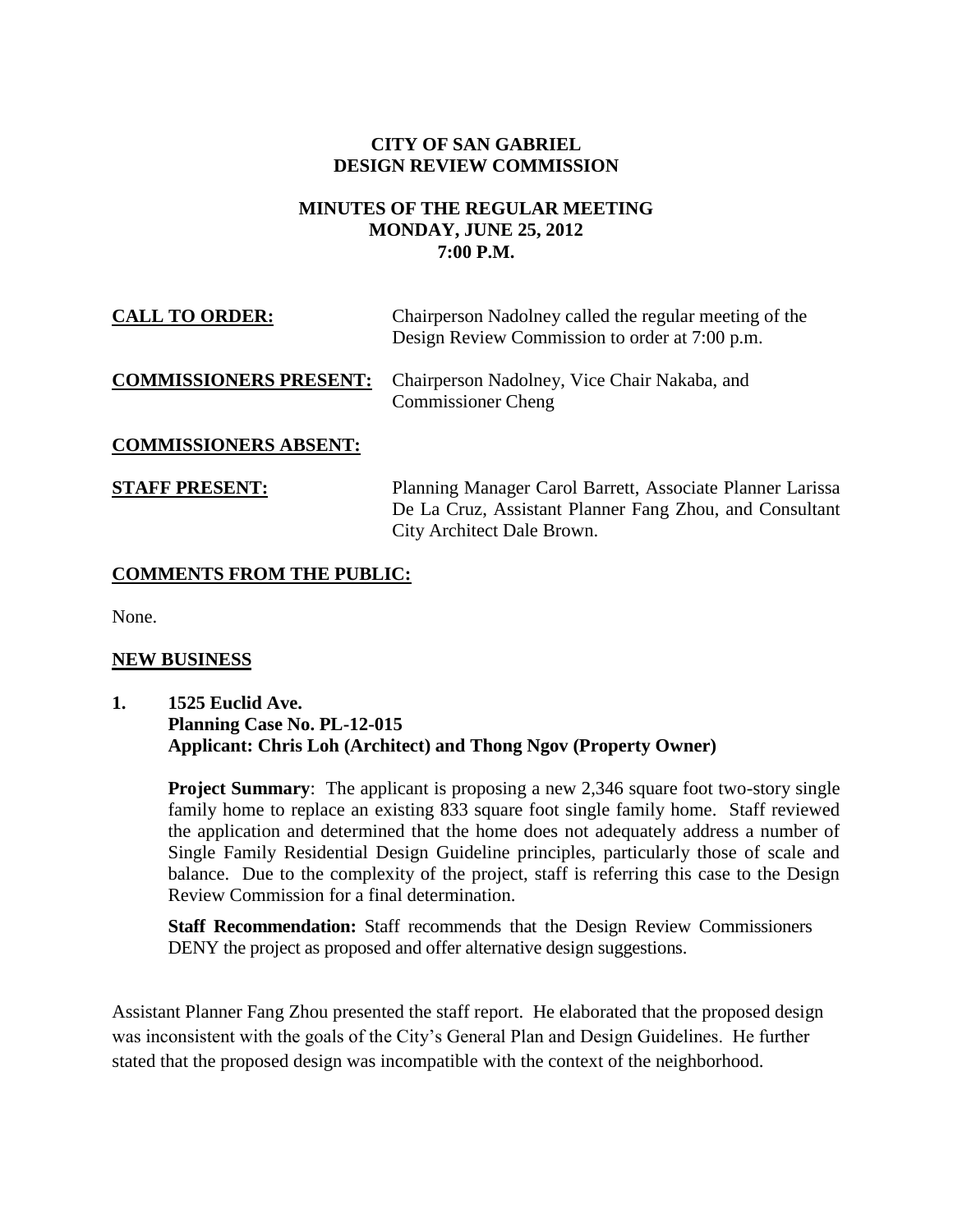Consultant City Architect Dale Brown also commented on the project. He added that balance, massing and site design are out of scale with the neighborhood and this is a poor design that does not meet the City's Design guidelines.

The applicant, Mr. Tong Ngov spoke and said that his design approach was based on the existing neighborhood and that he was inspired by the homes that have already been built in the neighborhood. He said that the design guidelines are not specific and that staff's decision was unclear. Mr. Ngov further mentioned that his proposed house would be built within the context of the neighborhood and within the parameters of the zoning code. He was concerned that staffs decision was subjective.

Commissioner Cheng explained that the design guidelines were created to improve design in the City. He said that the City is concerned with the deterioration of the neighborhood in past years, especially when design guidelines were not established. He further explained that developments should be compatible to the neighborhood.

Commissioner Nakaba said that the design guidelines were established with public input to ensure better articulation in some of the larger homes. He said that the proposed design needed to be realigned.

Chairperson Nadolney advised that the applicant reevaluate the proposed design and work with staff on redesigning the single family residence.

Commissioner Cheng recommended that the applicant focus on the selection of roofing material, window types, color, masonry work, and landscaping to ensure a cohesive design.

Commissioner Cheng made the motion to deny the proposed design and advised the applicant to work with staff on a new design. Commissioner Nakaba seconded the motion. The motion was approved.

# **2. Citywide Bus Shelters Project Capital Improvement Project No. 8-08-08**

**Project Summary:** This application is for a courtesy review of the design alternatives for the Citywide Bus Shelter Project (Capital Improvement Project No. 8-08-08,) which provides for the design, purchase, and installation of bus shelters and related amenities at various locations throughout the city to better serve bus riders.

Associate Planner Larissa De La Cruz presented the staff report.

The consultants for the project, Katherine Spitz and Associates made a presentation and provided details on all of the design alternatives for the bus shelters

The Commissioners agreed that the hybrid options had the best designs and asked to review the final design, once the City Council approves the project.